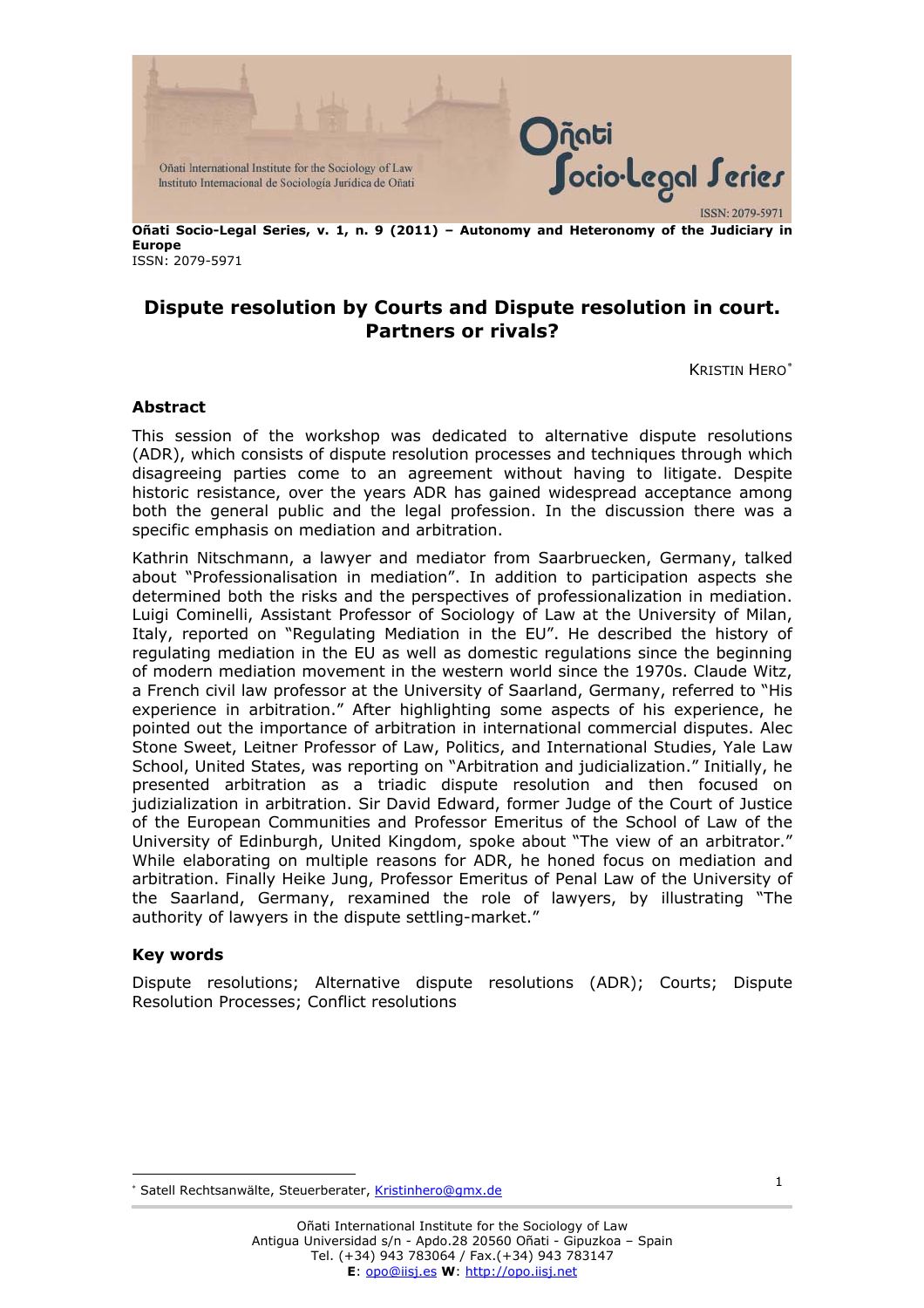Whereas the first session of the workshop was dedicated to judges and their collaborators, the second session was focussing on alternative dispute resolution (ADR). These comprise [dispute resolution](http://en.wikipedia.org/wiki/Dispute_resolution%20/%20Dispute%20resolution) processes and techniques through which disagreeing parties come to an agreement without having to litigate. Notwithstanding of historic resistance to ADR, it has meanwhile obtained widespread acceptance among both the general public and the [legal profession.](http://en.wikipedia.org/wiki/Legal_profession%20/%20Legal%20profession) Among these techniques we were concentrating on mediation and arbitration.

Mediation includes a form of alternative dispute resolving in which the parties are working out a solution by themselves under the involvement of a third party member whose function it is to structure the meetings, and to help the parties come to a final decision based on the facts given through the discussions.

*Kathrin Nitschmann* a lawyer and mediator from Saarbruecken, Germany, was talking on "Professionalisation in mediation". To analyze the professionalization process in mediation she referred in a first step to the democratic idea of origin as a participatory ideal of mediation, alluding hence the dichotomy of professionalization and participation which *Heike Jung* addressed to later on more precisely and which could be brought up to the question if professionals are needed.

Beyond the aspect of participation she pointed out some characteristics, attitudes and standards of "Non-Professional"-mediators in history as criteria for her analysis: Education, Wisdom, Reputation, Restraint, Humility, Sensitivity, Respect, Understanding, Humanity, Equity, Peace, Trustworthy, Neutrality.

Taking the perspective of a legal practitioner and mediator she mentioned that mediation in the so called "red field" is perceived as an addition to "common" jurisdiction skills practiced by judges and lawyers. In consequence mediation appears in a negative approach as inferior to the existing system, coming into play after traditional justice mechanisms only  $-$  an aspect which was also mentioned by *Alec Stone Sweet* in the discussion later on. For the professional mediator this scenario results in the devaluation of his profession as well as to a situation of rivalry between mediators and professionals of Justice.

As reasons for this perception of mediation in the "red field" of conflicts near to justice *Nitschmann* assumed a lack of knowledge of professional actors in the field as well as the fact that referring to an external system might be perceived as a failure. This led her to the question, if mediators in this area could only be professionals of justice themselves. Finally she pointed out some perspectives of professionalization being connected certainly with the expectation we have on mediation itself. Among other she pointed out the acceptation of the coexistence of systems as complementary also mentioned by *Heike Jung*. Moreover she stressed a need of professionalization in a world of experts. Nevertheless there are also risks of professionalization. These are the same negative effects known from institutialisation in other fields like in social work or journalism. There is always the risk that it comes to administration instead of participation and that finally mediation will suffer from the same problems like rivals i.e. that there is a reinforcement of a structure rather than of an idea like mediation. That's why there has to be a continued evaluation of professionalization process.

*Luigi Cominelli* an Assistant Professor of Sociology of Law at the University of Milan, Italy, was reporting on "Regulating Mediation in the EU". His starting point was the EU directive on mediation in civil and commercial matters which the member states have to implement in their legislation within May 2011. In this directive member states are required to regulate mediation in cross-border disputes only. Actually it is one of the main critics of the directive, that it is not ambitious enough because the member states are not required to make regulations for domestic disputes also. According to the directive, member states will have to provide for suspension of the limitation period during the mediation process, the confidentiality of the mediation process and the enforceability of the settlements.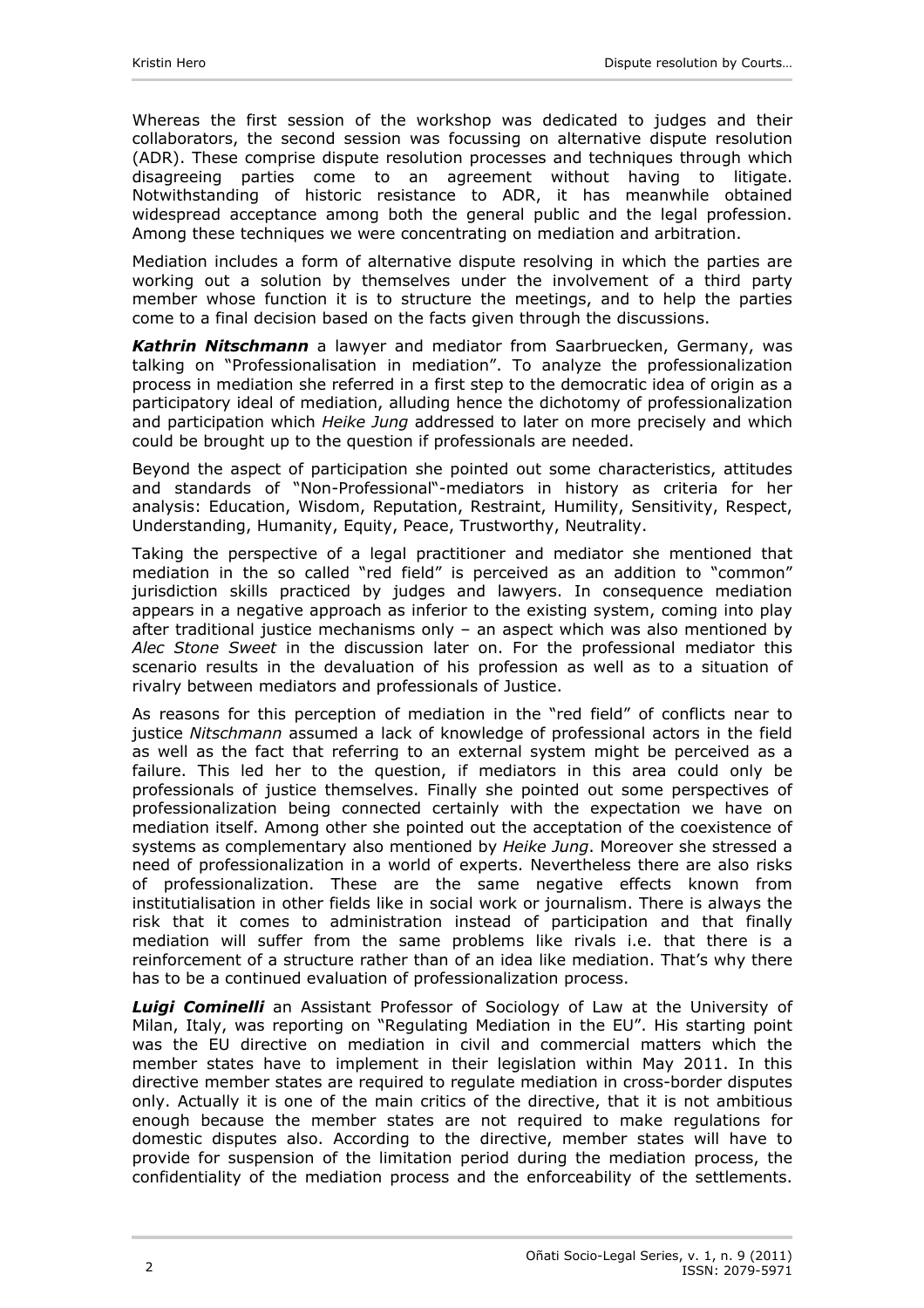Finally they will have to ensure the quality of mediators as well as of mediation procedures.

Apart from the fact that this directive is not the first supranational regulation on mediation – and the fact that there have also been domestic regulations on mediation – this regulation gives reason to the debate on regulation in mediation. Branded under the label of "Alternative dispute resolution" (ADR) the modern mediation movement in the western world has started in the 1970s. There are both problems and opportunities on mediation. Although social psychologists found out that in some cases mediation is a much better instrument to overcome barriers to conflict resolution, on the one hand the use of mediation is limited: Parties are reluctant to use mediation and there is no strong evidence that it can reduce the costs of the procedure or that there is a significant improvement in attorneys views of fairness in the management of cases. On the other hand it generally leads to a higher satisfaction of the parties at least with some exceptions.

According to the direction the member states have to promote mediation. *Cominelli* pointed out the challenge for the regulator: As mediation is based on the idea of the best practice, it is not regulation friendly, it rather eschews regulation. Regulators find themselves facing a dilemma: Institutionalization puts at a risk of judicialization and bears a risk to loose the creativity and flexibility of the original idea of mediation. It also prevents spontaneity of the procedure. Another consequence might also be that more lawyers will enter. When the regulator tries to preserve spontaneity by avoiding consistency there is also the risk that disputants are confused and might therefore refrain from mediation. There are three approaches to the promotion of mediation: a pragmatic, a cultural and a legalistic approach.

Moreover the problem of a regulation of mediation is, that as there are different countries there are also different cultures of dispute resolution and in each of these mediation has its own meaning. That's why the EU-directive on mediation has been criticized in several ways. For being premature, since mediation systems in Europe are still in embryonic phase. Besides early institutionalization might endanger their efficacy. Finally it is criticized for covering insufficiently the issue of confidentiality, which is a crucial aspect.

Whe then turned from the ADR model of mediation to arbitration. In this dispute solving technique the parties refer the dispute to one or more persons – the "arbitrator(s)" or "[arbitral tribunal"](http://en.wikipedia.org/wiki/Arbitral_tribunal%20/%20Arbitral%20tribunal),– by whose decision – the "[award](http://en.wikipedia.org/wiki/Arbitral_award%20/%20Arbitral%20award)" – they agree to be bound. The main difference to mediation is that a third party reviews the case and imposes a decision that is legally binding for both sides.

*Claude Witz* a professor for French civil law of the University of Saarland, Germany, told us about: "His experience in arbitration".

He explained that arbitration is neither mediation nor conciliation. He then pointed out the differences between arbitration and state jurisdiction. Whereas judge's power originates from a state, the power of the arbitrator originates from a contract i.e. from the parties. A second difference refers to the enforcement of the award.

There is manifold interest for arbitration in practice. In international commercial relations there is sometimes mistrust in foreign legal systems, more precisely in the courts of the country of the other party. Moreover the results are often not satisfying because of a long duration of procedures.

*Witz* highlighted two aspects of his experience in arbitration. Firstly, when comparing arbitration courts to state courts he found out that the deliberation of arbitral courts differs from that of a state court in many ways. Arbitral courts are more involved in the settlement of disputes than state courts, which might be due to the fact that they have been appointed by the parties. As a consequence of that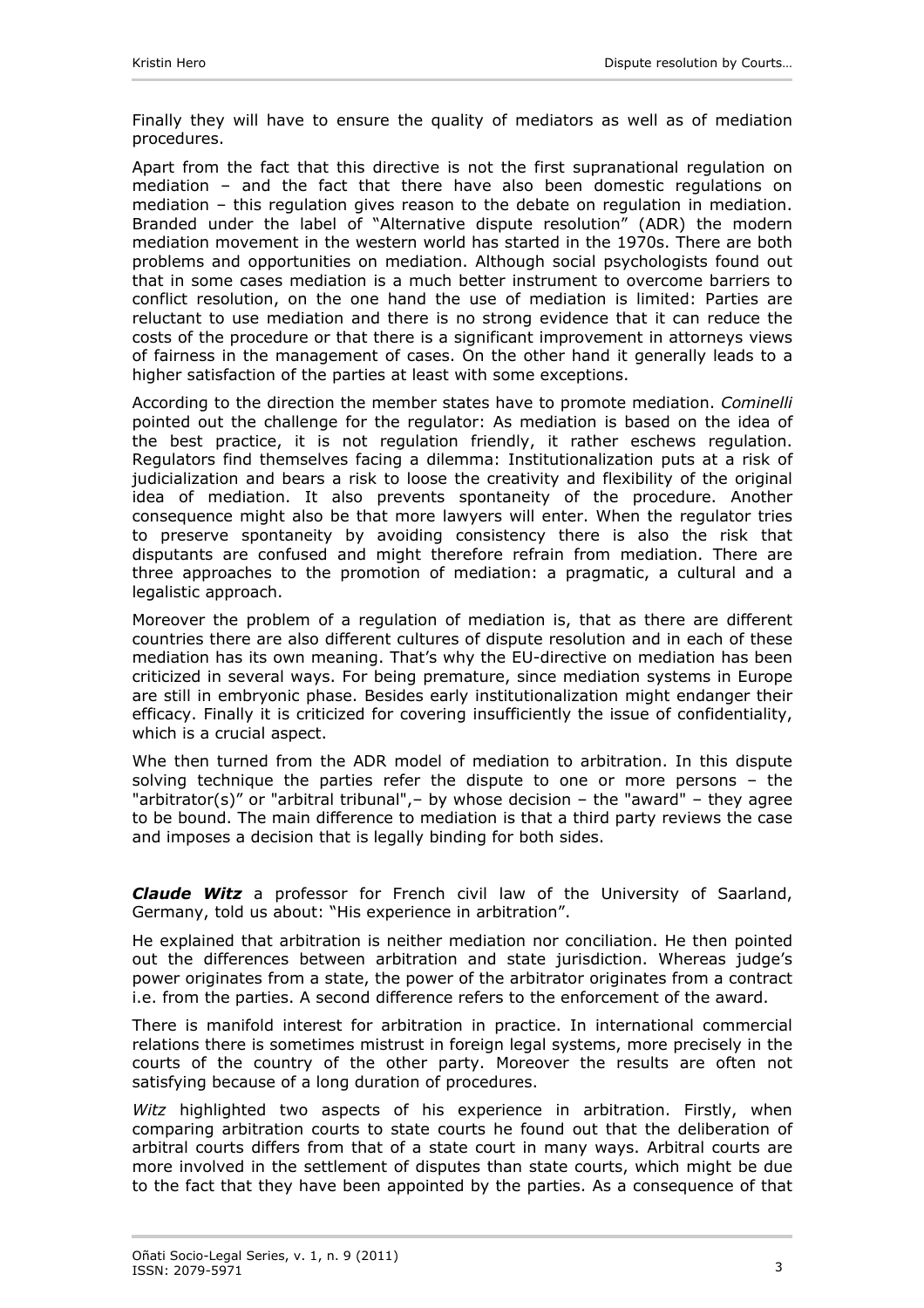arbitral awards are often made more carefully, more over they are longer and better motivated.

Secondly he illuminated the concept of "amiable composition". In this approach moral principles come to play. The dispute is decided close to equity which means justice and fairness. As it incorporates rather conciliation than decision making it is closer to mediation than to jurisdiction. *Witz* only presented the French model but there are different approaches in law systems

He came to the conclusion that justice in international commercial disputes is better served by arbitration but nevertheless because of the high costs, this is not a solution for small and medium-sized companies. Hence, justice of state jurisdictions in international commercial disputes should be improved, which can be realized in cooperative entities like the EC.

The ADR-models can function as law-reinforcing and law-evaluating factor because they evaluate it's insufficiencies. This is also valid for mediation as *Kathrin Nitschmann* showed as for arbitration as *Claude Witz* demonstrated.

*Alec Stone Sweet***,** Leitner Professor of Law, Politics, and International Studies, Yale Law School, United States, was reporting on "Arbitration and judicialization". He explained arbitration as a triadic dispute resolution. The triad is comprised of two disputants and the dispute resolver. From his point of view organizational forms of triadic dispute resolution include meditation and arbitration as well as adjudication. He presented two models of arbitration. In the first model the arbitrator is a creature of the contractual relationship, an agent of the parties. This model is based upon the idea of the autonomy of the parties. They can choose their own law, triadic dispute resolution procedures and the "judges". In the second model the arbitrator is not just an agent of the contracting parties, but also – in some meaningful sense – an agent of the transnational commercial and investment community. In this context norm interpretation and reason-giving occur, but the "law" that is "made" may have prospective and general effects. *Stone Sweet* exemplified that there is evidence that the latter model describes the current development of arbitration. Indicators are increasing rules of procedure in arbitration houses as well as the fact that arbitrators appear to be increasingly aware of their responsibilities to future disputants and to the system as a whole.

He defines "judicialization" as the process through which the disputant resolver develops authority not only over the disputants, but over the normative structure, i.e. over "society." "Judicialization" can also refer to the process through which a mode of triadic dispute resolution develops in "court-like" direction. There are several indicators of judicialization: arbitrational tribunes are engaged in building a jurisprudence and in reason-giving by a precedent-based argumentation as well as the appearance of balancing and proportionality as techniques of TDR, to mention only some of them. As reasons for judicialization he mentioned amongst others the explosion in cross-border investment and trade and the fact that the more complex the disputes are, the more likely it is that lawyers will treat arbitration as they would adjudication.

**Sir David Edward**, former Judge of the Court of Justice of the European [Communities](http://en.wikipedia.org/wiki/Court_of_Justice_of_the_European_Communities%20/%20Court%20of%20Justice%20of%20the%20European%20Communities) and Professor Emeritus of the School of Law of the University of Edinburgh, United Kingdom, finally spoke about "The view of an arbitrator".

He was both focusing on mediation and on arbitration. He took up what we have already found out in discussing mediation: Law is a national matter as a consequence of that, cultural differences do matter. This can be illustrated by differences between the solution of disputes in common and in civil law countries. Above that religious and cultural differences can also be relevant.

*Sir Edwards* explained multiple reasons for ADR, such as the cost and the duration of the procedure, distrust to judges and to legal formalism and the absence of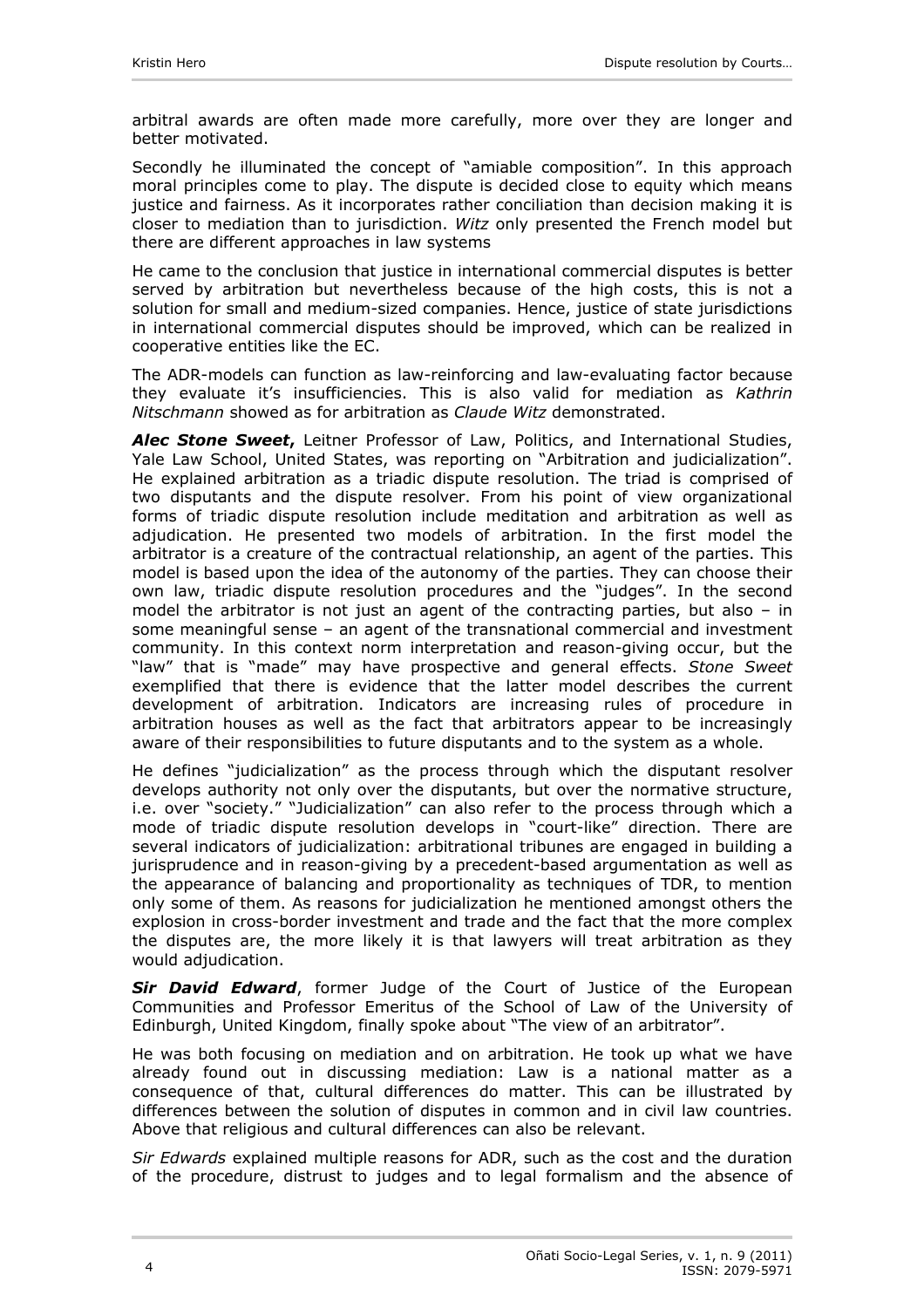publicity in ADR processes. In the end because of the fact, that courts procedure produce winners and losers: the willing to save one's face.

From *Sir Edwards* point of view, mediation is based upon an optimism towards human nature. Problems emerge when the settlement the parties found is against the law. Many questions in this context are unanswered: What if the mediator ignores the law? Where are the limits and what is permissible? To which extend is he allowed to ignore the law? What about penal consequences? What happens in the case of violation of the Ordre Public?

When focusing on arbitration he distinguished between national and international arbitration. He mentioned that arbitration in domestic disputes only is a true alternative dispute resolution. Compared to that in international disputes no judicial alternative exists. There are multifaceted problems in the context to arbitration. One major problem is the enforcement of the award. Another critical point is the compliance with the award. A prominent example could be Argentina. There were different awards in which Argentina was obliged to pay a certain amount, but in fact it hasn't fulfilled this obligation. Finally he threw up the same question he also discussed in the context of mediation: To what extent can the law be ignored in the arbitration process?

The discussion was mainly focusing on the question of the enforcement of the awards. In international arbitration the awards can be enforced under the New York Convention of 1958. It is sometimes easier to enforce an arbitration award in a foreign country than to enforce a judgment of a foreign court.

In the discussion it was also mentioned that there is a form of alternative dispute resolution at the ECHR. Art. 39 of the ECHR allows "friendly settlements". This means that at any stage of the proceedings, the Court may place itself at the disposal of the parties concerned with a view to securing a friendly settlement of the matter on the basis of respect for human rights as defined in the Convention and the Protocols thereto. If a friendly settlement is effected, the Court shall strike the case out of its list by means of a decision which shall be confined to a brief statement of the facts and of the solution reached.

So far we discussed the alternatives to judicial decision-making and their operational philosophy. Finally *Heike Jung*, Professor Emeritus of Penal Law of the University of the Saarland, Germany, was reassessing the role of lawyers. His topic was "The authority of lawyers in the dispute settling-market".

There is a dichotomy between democratic values and those of professionalization that can be observed already from the historical perspective: Lawyers have always been in the center of power, Lawyers have always been the interpreters of law, Lawyers are trained to understand and run the state and finally the jurist as a power person by professional standing.

*Jung* pointed out the powers of lawyers and what skills they have. They have at their disposal a valuable professional repertoire: such as fact finding procedures, analytical approach to cases, argumentative tradition and juridical rhetoric. Nevertheless there is dissatisfaction with the delivery by lawyers. That's why ADR was developed. However lawyers do also have the potential to reform and the ability to swallow other disciplines like mediation and other forms of ADR. In some meaningful sense, lawyers are handymen transgressing disciplines. Yet *Jung* also observed a loss of ground to specialists and generalists.

He concluded that after all there are still dichotomies which he names as participation vs. professionalization, monopoly vs. competition, tradition vs. change and overall competences vs. specialization. That's why we should keep an eye on the lawyers.

To put it all in a nutshell: During this session one could get the impression that in long terms we have to accept the existence of at least the two systems – ADR and